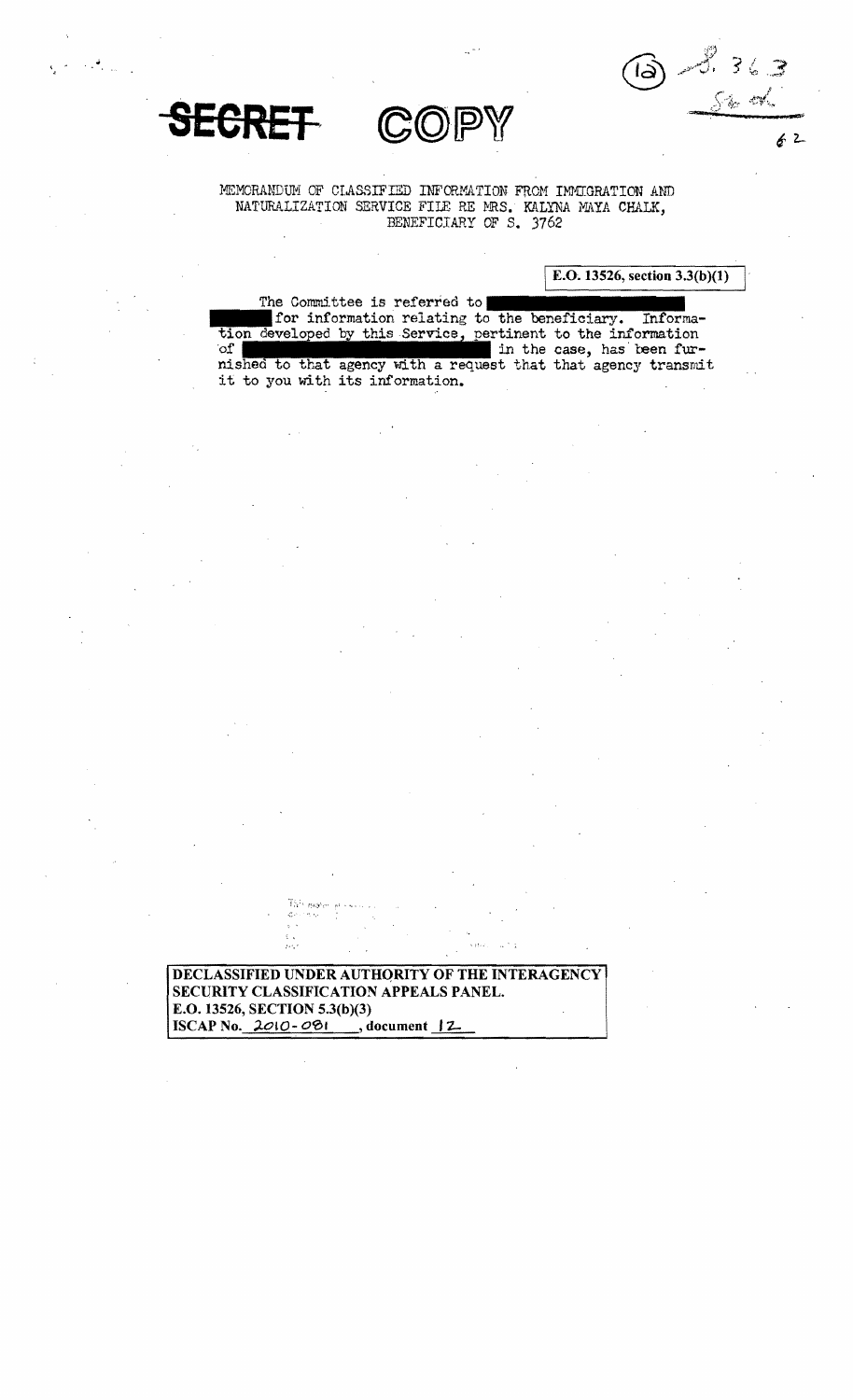

MEMORANDUM

SUBJECT: CHALK, Kalyna Maya and CHALK, Harvey George

IE.O. 13526, section 3.3(b)(1)

 $\mathbb{I}$ 

1. According to a report dated 27 April 1951, concerning Helen Allison TUNKIS and Paul J. TUNKIS, who were reportedly part of an espionage ring for an unspecified power or powers, that operated from Tokyo, Japan, to Houston, Texas, to Rio de Janeiro, Brazil, Harvey CHALK was a junior partner vith Mr. TUNKIS in a nightclub called "Michels" at Copacabana, Rio de Janeiro, Brazil. Mr. Chalk was said to have resigned from General Electric, S. A., to decorate the bar and to work for TUNKIS, and both TUNKIS and CHALK were said to be employed by Raj Gagaglia. an engineering firm of considerable importance.

2. A report dated 24 February 1954 indicated that one Kalyna CHALK, a Ukrainian, was a partner in the Agencia de Transportes Aereos Ltda. (Airways and Transport Agencies) and ran a Russian language newspaper in Sao Paulo, Brazil. The report further stated that she was probably the wife of Harvey George CHALK and that she "seems separated as she supports parents, two brothers, and young son, Harvey".

3. A report dated February 1954 listed Basil E. de KANEL, LAVINGTON,  $(\text{fnu})$ , and Kalyna CHALK as equal partners of Agencia de Transportes Aereos<br>Ltda.

E.O. 13526, section  $3.3(b)(1)$ 

4. According to a report dated 22 October 1953  $\blacksquare$  Basil E. de KANEL was editor of a weekly Russian language newspaper, the Brazil Courier. The newspaper appeared on 11 October 1953 and purported to be independent, anti-Communist, and anti-Bolshevik in ideology and devoted to the Russian Orthodox religion and oriented towards expansion of Russian culture. The report further stated that Basil E. de KANEL was transport agent for Airways and Transport Agencies and was attempting to transport Russian, refugees from the Chinese mainland or Japan to Brazil.

5. For information believed to be identical with the Harvey CHALK in paragraph 1, you are referred to the Department of the Navy. (Reference: Information Report  $#18-5-53$ , dated 16 December 1953 from the Office of Naval Intelligence, Naval Attache, Rio de Janeiro, Brazil, subject: Brazil/ United  $States - Paul Joseph Tunkis)$ .